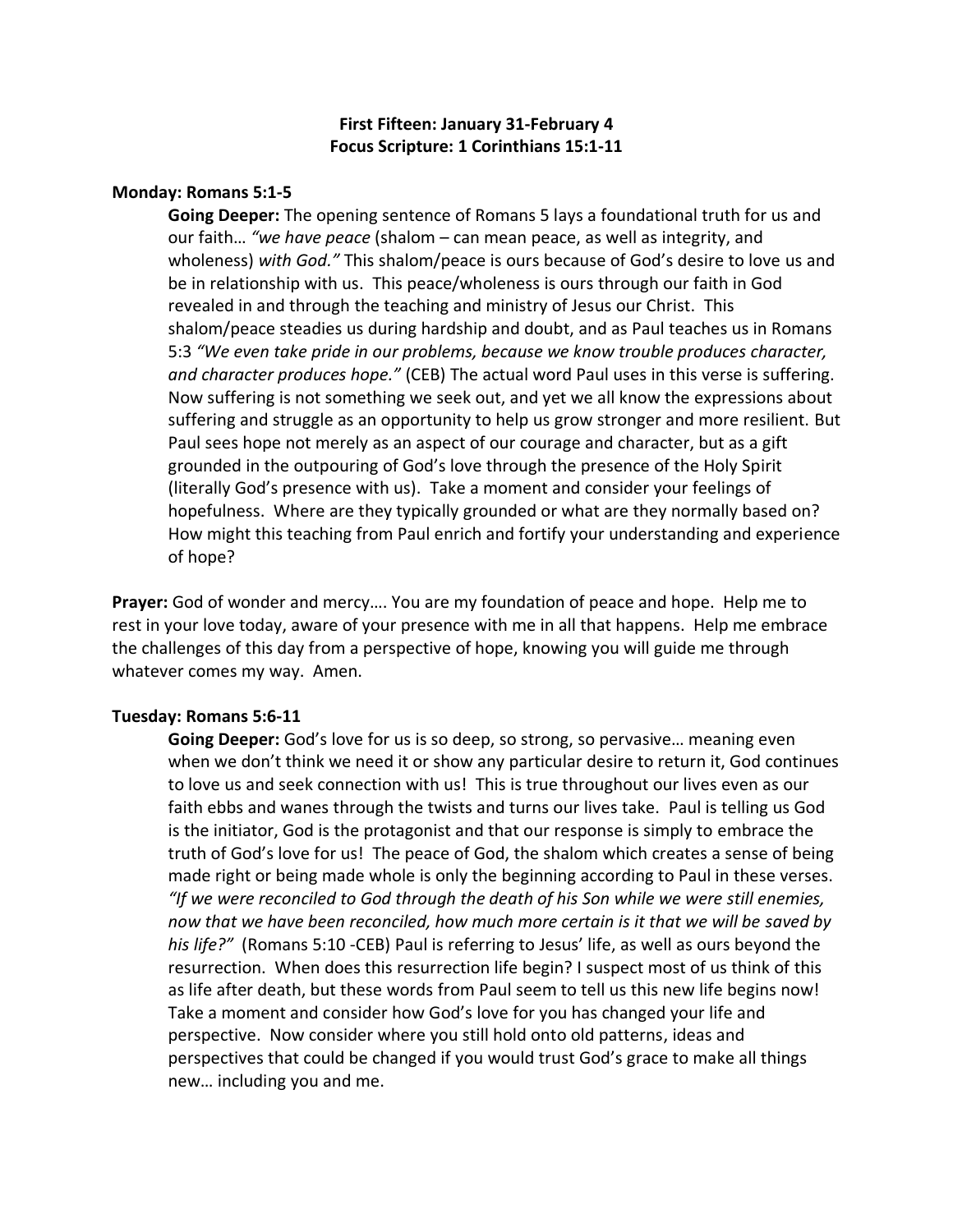**Prayer:** You my God bring resurrection and new life into all of your creation, including me. I see it in the rhythm of the seasons. Now help me understand it for my own life. Help me see it in the people around me, help me to trust it in the movement and changes in my life. You love and care for me hold me even when my fears rattle my faith. Lord of life… hear my prayer. Amen.

## **Wednesday: Romans 6:1-5**

**Going Deeper:** As a teenager I think I may have used these words from Paul to "sin boldly!" Who am I kidding I suspect we all can acknowledge there have been moments when we choose the path "of sin" simply because we wanted to, and we felt confident in God's grace to forgive our sin! But in doing so now, hopefully we understand this is an immature response, understanding and relationship with God's grace. In these few verses Paul teaches us the deeper meaning and significance of our baptism. Baptism is far more than a liturgy or ceremony we witness. In baptism Paul tells us we both die and then rise with Christ. This is why our Baptismal Liturgy includes these words "We are incorporated into God's mighty acts of salvation and given new birth through water and Spirit." (UMC Hymnal page 33) Paul then pushes us to understand through our faith and connection to God's love we can begin to walk in what he calls *"newness of life."*  (Romans 6:4 – CEB) Or as he puts it in the next verse (Romans 6:5)… *"united together in a resurrection like his."* We may think of our faith's impact upon us as what takes place after we die, but for Paul and in truth for all of us, the impact takes place immediately and is ongoing as our lives are transformed by God's love and our growing understanding and connection to God in our daily lives.

**Prayer:** My God, your love is more than I can understand, and yet through your love I am called into a life of faith where I begin to live in a new way. Truthfully Lord, I often don't feel any different, and sometimes get caught up in patterns of behavior and responses to others that are not new at all. Help me trust the work you are doing within and for me through my faith in your love and the promise of my baptism… knowing this is a lifelong journey we travel together. Amen.

## **Thursday: Romans 6:6-11**

**Going Deeper:** There are some who have believed Paul thought our body was the locus or source of our "sinful behavior." I do not believe this was his intention at all; I believe Paul was speaking metaphorically to help create an awareness that by grace we are freed from a fear of death, and the consequences of our sin. But this is merely the tip of the iceberg as they say! Paul was speaking about a transformational gift that the awareness of grace brings us… we can make different choices, we can begin to live lives that speak truth into fear and bring light into darkness. Paul also understands sin differently that most of us do at this point in history. Sin is not behavioral missteps, nor is sin merely an immoral act. Sin for Paul is rebellion against the Lord of Creation. Sin is a brokenness within us caused by a lack of love… the acceptance of God's love for us and our own self-love which guides us to live our lives connected to the world around us. I suspect in the mind of Paul, sin was isolation from all that was God centered or